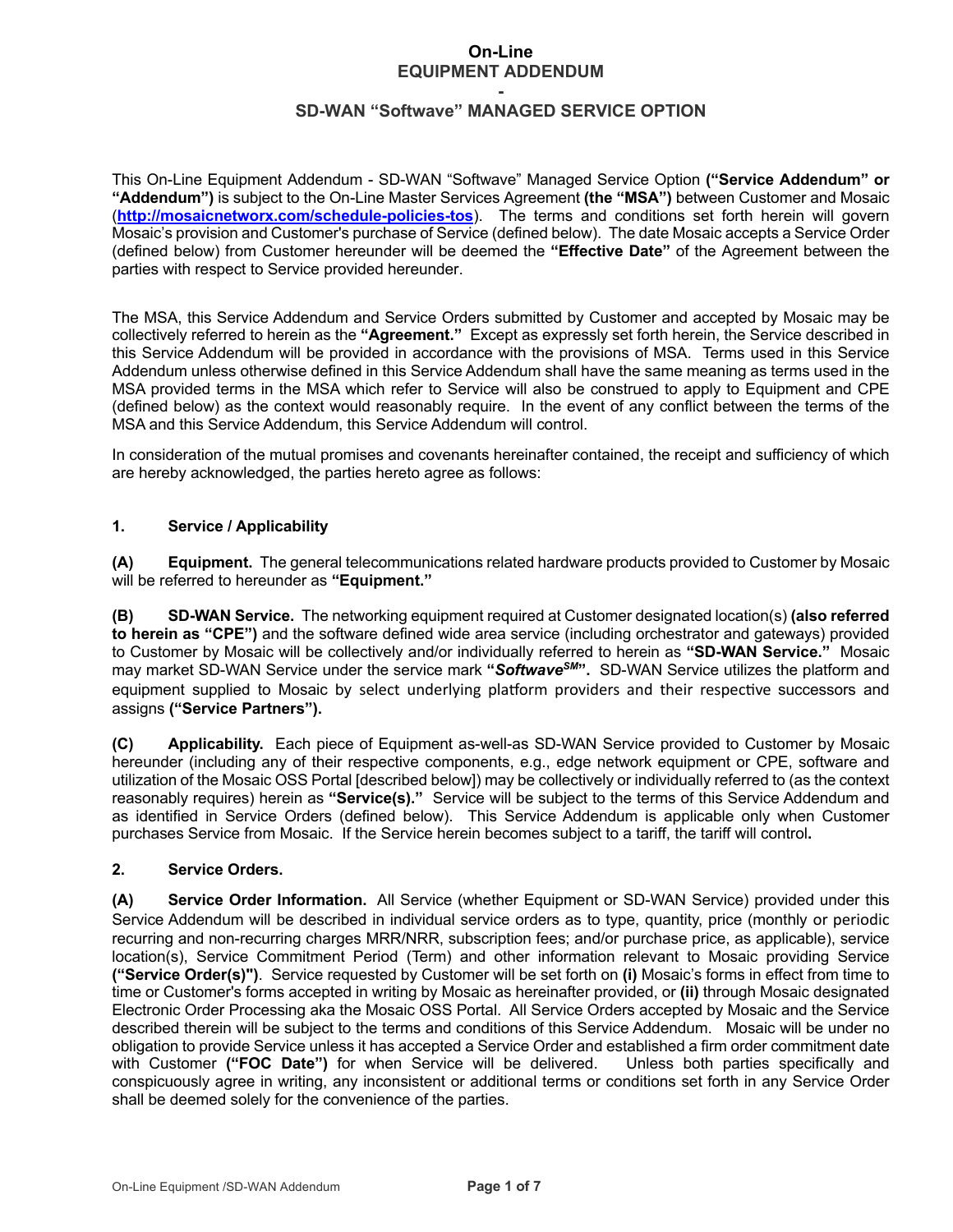**(B) Service Commitment Period; Start of Service; Extension.** The Service Commitment Period for SD-WAN Service (which may be described as "Term" in a Service Order) shall commence on the earlier of: **(i)** the date SD-WAN Service is activated or available to Customer (per location);or **(ii)** the date that is thirty (30) days after the date the CPE for the SD-WAN Service is shipped to a Customer designated location (**"Start of Service"**). Notwithstanding the foregoing, Start of Service for a component of Service comprised of Equipment of any kind (other than CPE related to SD-WAN Service) will be the date of delivery to Customer's designated location. Unless terminated by either Customer or Mosaic upon at least ninety (90) days' notice prior to the expiration of the Service Commitment Period then applicable to the Service in question and without executing a successor Service Order, the Service Commitment Period for such Service will be automatically extended for additional equal periods (Terms). Unless otherwise specified by Mosaic in a 90 Day Notice, on or after each anniversary of the Start of Service Date during the Service Commitment Period for the Service in question (including any extension[s]), the monthly recurring charge for such Service may be subject to a price increase equal to the greater of the then currently published US Producer Price Index change for the preceding 12 months or 10%.

**3. Use of Service.** Customer may install and use leased Equipment / SD-WAN Service at the location(s) specified in the relevant Service Order during the Service Commitment Period therefor. Customer will not use Service with any unsupported hardware or software (as may be described in the applicable documentation provided with the Service); or use the Service other than as described in the technical documentation provided therewith; or, for any unlawful purpose.

**4. No Life Support.** The Service is not designed, intended, authorized, or warranted for use or inclusion in life support, nor in life endangering applications where failure or inaccuracy might cause death or personal injury; any such use or inclusion by you is fully at your own risk, and you shall indemnify and hold Mosaic and its supplier(s) harmless from all resulting or related costs, loss, liability, and expense (including without limitation court and reasonable attorney's fees).

**5. Equipment / CPE; Return or Purchase.** Unless purchased and the purchase price is paid in full, the Equipment and/or CPE belongs to Mosaic and/or its supplier. Customer agrees to pay all shipping and handling charges related to any Equipment and/or CPE. Customer is responsible for all return shipping charges for any leased Equipment and/or CPE returned to Mosaic for any reason, including situations in which hardware is covered under applicable warranty within the period following Start of Service. Customer will not sell, lease, abandon, or give away any leased Equipment and/or CPE; allow anyone other than Mosaic or its agents to service the Equipment and/or CPE; or permit any other person to use the Equipment and/or CPE, other than on Customer's behalf in connection with the use of the Service. Customer will be directly responsible for loss of Equipment and/or CPE while in its custody or control to the extent not caused by the negligence or willful misconduct of Mosaic or its supplier(s). Upon expiration or termination of this Addendum or the Service Commitment Period, as the case may be **("Service End Date")** Customer will return the leased Equipment / CPE to Mosaic or its designee in the same condition as when delivered to Customer, reasonable wear and tear excepted. If the leased Equipment CPE is not received in such condition within ten (10) days from the Service End Date, you will be deemed to have purchased the Equipment / CPE in question and will pay Mosaic the manufacturer list price thereof published at the time the Service Order therefor is accepted by Mosaic.

**6. Limited Distribution / Proprietary Rights / Use of Data. .** Customer shall have no right to sublicense or transfer the SD-WAN Service to any third party. Resale and distribution of SD-WAN Service is prohibited without the express written consent of Mosaic and relevant Service Partners. Except for the limited use rights set forth in this Addendum, Customer does not acquire any rights in any component of the Service or any Service Partner or third party intellectual property rights associated with the Service or software relevant to the Service. Customer agrees not to: **(i)** modify, adapt, alter, disassemble, reverse-engineer, decompile, disassemble, or attempt to derive the source code for the Service (including the Equipment / CPE), except to the extent that such activities are required to be permitted under applicable law; or **(ii)** remove, alter, or obscure in any way the proprietary rights notices (including copyright, patent, and trademark notices and symbols) of Mosaic or its suppliers affixed or contained on or within any Equipment / CPE. Without limiting the foregoing, any Equipment / CPE and/or software provided or made available for use in connection with Equipment / SD-WAN Service is licensed only, and without transfer of title to, or ownership of, any intellectual property rights therein. SD-WAN Service is further subject to the relevant Service Partner EUSA / Data Processing / Privacy Policies prescriptions set forth in the AUP. All rights not expressly granted to Customer by this Service Addendum are reserved. Customer acknowledges and agrees that Mosaic may use, on an aggregated, non-individually-identifiable basis, all information regarding networking characteristics, usage, performance and related data involved in the use of the Service.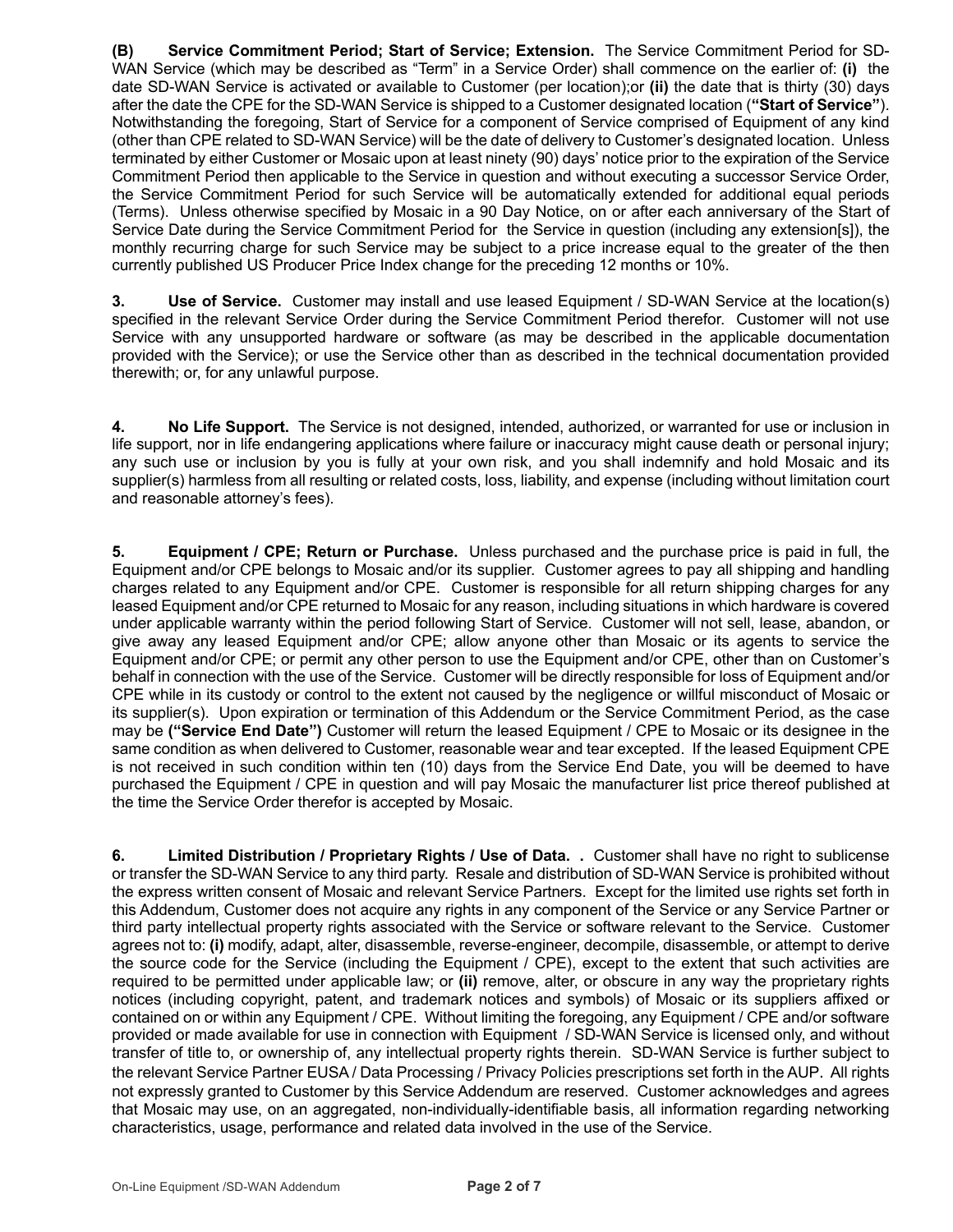**7. Export.** You shall comply with all applicable export laws and regulations and shall not export the Equipment /CPE or any component of the Service without all required licenses and authorizations.

## **8**. **Cancellation / Termination of Service.**

**(A)** After a Service Order is accepted by Mosaic and at any time prior to expiration of the Service Commitment Period relevant to the Service in question, Customer may cancel or terminate the Service if Customer provides written notification thereof to Mosaic at least thirty (30) days in advance of the effective date of cancellation or termination. In such event or in the event Service is cancelled / terminated by Mosaic pursuant to an uncured material breach by Customer as provided below, Customer shall pay Mosaic all unpaid non-recurring charges and recurring charges for such Service provided through the effective date of cancellation or termination, plus a **"termination charge"** equal to **one hundred percent (100%)** of the monthly recurring charges (or Equipment / CPE purchase price if applicable) for the affected Service (as determined by Mosaic) for the unexpired portion of the Service Commitment Period applicable thereto.

**(B) Liquidation.** The parties agree that Mosaic's damages in the event of canceled/disconnected Service(s) shall be difficult if not impossible to ascertain. Therefore, the provision for the charges in the section above in the event of cancellation / termination of Service is intended to establish reasonable and anticipated charges and expenses (liquidated damages) that will be incurred by Mosaic and payable by Customer and is not intended as a penalty.

## **9. Charges and Payment Terms.**

**(A) Payments and Invoicing.** Customer shall pay all fees and charges due according to applicable Service Order and this Service Addendum. All fees and charges are set forth in US dollars and are exclusive for any **"Additional Charges"** (defined below). Unless otherwise specified by the parties in writing, Mosaic will invoice Customer for Service via email to the Customer web address set forth on the initial Service Order hereunder. Unless otherwise agreed by Mosaic in writing, Customer shall only maintain one (1) email address for invoicing of Service hereunder.

Customer shall make payment to Mosaic in US currency at the address indicated on Mosaic invoices to Customer.

**(B) Due Date.** Subject to any terms required by Mosaic pursuant to the Credit provisions of this Agreement or otherwise set forth in a Service Order, following Start of Service, payment for **(i)** all prorated monthly recurring fees and charges, installation; periodic subscription fees; and, other non-recurring charges, as the case may be; and **(ii)** monthly recurring fees and charges, if any, for the first full month Service is to be provided plus one (1) month in advance shall be due and payable on or before thirty (30) days after the date of Mosaic's invoice to Customer **("First Invoice Due Date")**. Thereafter, the monthly / periodic subscription fees (as the case may be) as-well-as recurring fees and charges for such Service will be invoiced one (1) month in advance of the month / subscription period (as the case may be) in which such Service is to be provided and will be due and payable on or before thirty (30) days after the date of Mosaic's invoice to Customer **("Future Invoice Due Date")**. The First Invoice Due Date and the Future Invoice Due Date shall be collectively referred to as the **"Due Date."** In the event Customer fails to pay Mosaic's invoice in full on or before the Due Date, Customer shall also pay a **late fee** in the amount of the lesser of one and one half percent (1.5%) of the unpaid balance per month or the maximum lawful rate under applicable state law.

**(C) Additional Charges / Exemption.** All fees and charges are exclusive of any applicable federal, state or local use, excise, gross receipts, sales and privilege taxes, duties, fees (including franchise fees or fees incurred from third party providers for maintenance issues resolved or identified on Customer Facilities) or similar liabilities (other than general income or property taxes), whether charged to or against Mosaic or Customer because of the Service; maintenance issues resolved or identified on Customer Facilities; and, Customer is responsible for shipping charges of the Equipment / CPE to Customer's designated location(s) **("Additional Charges").** Customer shall pay Additional Charges by the Due Date in addition to all other fees and charges provided for herein. To the extent Customer claims an exemption from certain Additional Charges (e.g., sales tax) Customer must provide a valid exemption certificate to Mosaic. Customer will remain liable for all Additional Charges (e.g., sales tax) for all periods prior to Customer providing Mosaic with an appropriate exemption certificate.

**(D) Disputed Invoices**. If Customer reasonably disputes any portion of a Mosaic invoice for Service, Customer must pay the undisputed portion of the invoice and submit written notice of the claim with sufficient detail of the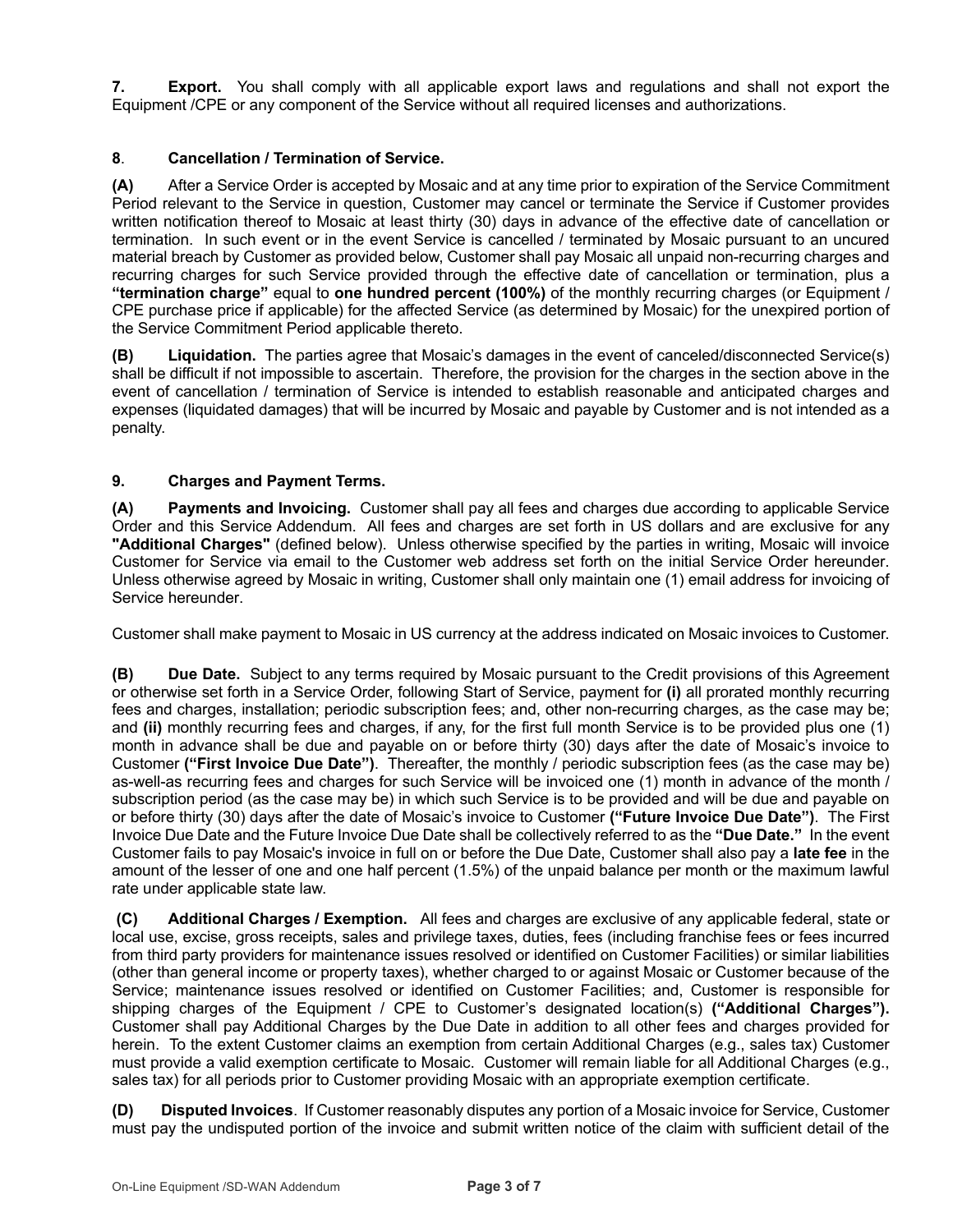nature of the claim, the amount and invoices in dispute and information necessary to identify the affected Service for the disputed amount. All invoice disputes will be submitted by Customer to the following Mosaic email address: **billing@mosaicnetworx.com ("Dispute Resolution Address")**. All billing disputes must be submitted to Mosaic via the Dispute Resolution Address within sixty (60) days from the date of the invoice for the Service in question. Customer waives the right to dispute any charges not disputed within such sixty (60) day period. In the event the dispute is resolved against Customer, Customer shall pay such amounts plus a late fee at the rate referenced above.

**(E) Failure to Pay / Suspension of Service.** In the event all undisputed fees and charges due pursuant to Mosaic's invoice(s) for Service are not paid in full by the Due Date, Mosaic may, after giving Customer at least five (5) days prior written notice and opportunity to pay such charges within such 5-day period **("Suspension Notice")**, take any lawful action necessary to repossess leased Equipment / CPE (including entry to premises wherein the Equipment / CPE is located) as-well-as suspend all or any portion of Service (including services provided to Customer by Mosaic under any other agreement) until such time (designated by Mosaic in its Suspension Notice) as Customer has paid in full all undisputed fees and charges then due to Mosaic, including any late fees and Additional Charges. Mosaic shall re-institute the applicable Service to Customer only when Customer provides Mosaic with reasonably satisfactory assurance of Customer's ability to pay for such Services (i.e., a deposit, letter of credit or other means) and Customer's advance payment of the cost of re-instituting such Services. If Customer fails to make the required payment by the date set forth in the Suspension Notice, Customer will be deemed to have canceled / terminated (as the case may be) all Service (including Service Orders) under this Service Addendum as of the date set forth in the Suspension Notice.

## **10. Term / Termination.**

**(A) Term.** This Service Addendum will be effective as of the Service Addendum Effective Date first set forth above and shall continue in full force and effect for a period which will be the longer of **(i)** one (1) year following the Effective Date, or **(ii)** until the termination or expiration of all Service provided to Customer hereunder which is subject to a Service Commitment Period.

**(B) Termination of Defective Service.** Customer will have the right to terminate a specific portion of the Service (e.g., defective hardware, piece of Equipment or CPE) without liability for the termination charge referenced above if Mosaic fails to cure a Defect associated with such Service within any applicable written warranty terms available to Customer with respect the specific portion of Service in question (e.g., a defective CPE component) or within 30 days after receipt of written notice of the same from Customer, whichever cure period is shorter.

**(C) Termination of Service Addendum.** A party will have the right to terminate this Service Addendum if the other party breaches any material term or condition of the Agreement and fails to cure such breach as specifically provided for with respect to such breach (e.g., Customer's cure period for payment) or if no specific time period is provided for, then within thirty (30) days after receipt of written notice of the breach. A party may terminate this Service Addendum if: **(i)** the other party becomes the subject of a voluntary petition in bankruptcy or any voluntary proceeding relating to insolvency, receivership, liquidation, or composition for the benefit of creditors; or **(ii)** the other party becomes the subject of an involuntary petition in bankruptcy or any involuntary proceeding relating to insolvency, receivership, liquidation, or composition for the benefit of creditors, if such petition or proceeding is not dismissed within 60 days of filing.

**(D) Effect of Termination of Service Addendum.** Upon the effective date of termination of this Service Addendum: **(i)** Mosaic may immediately cease providing Service hereunder; **(ii)** leased Equipment / CPE will be subject to return as provided above; and, **(ii)** any and all payment obligations of Customer hereunder, including, without limitation any applicable charges for Services provided to the effective date of termination as well as a termination charge as provided above (if Customer is the breaching party), will become due and payable in accordance with the payment terms above.

**(E) Survival of Terms.** In the event of any termination of this Service Addendum, the terms and provisions contained herein that by their sense and context are intended to survive the performance thereof by the parties hereto shall so survive the termination of hereof, including without limitation the provisions for indemnification, return of Equipment / CPE and the making of any payments by Customer due hereunder.

**11. Limited Warranty / Exclusive Remedies for Service Defects - Essential Basis of Agreement . Subject to the Limitation of Liability and Disclaimer of Warranties set for in the MSA,** Mosaic warrants that Service will be provided in accordance with prevailing telecommunications common carrier industry standards,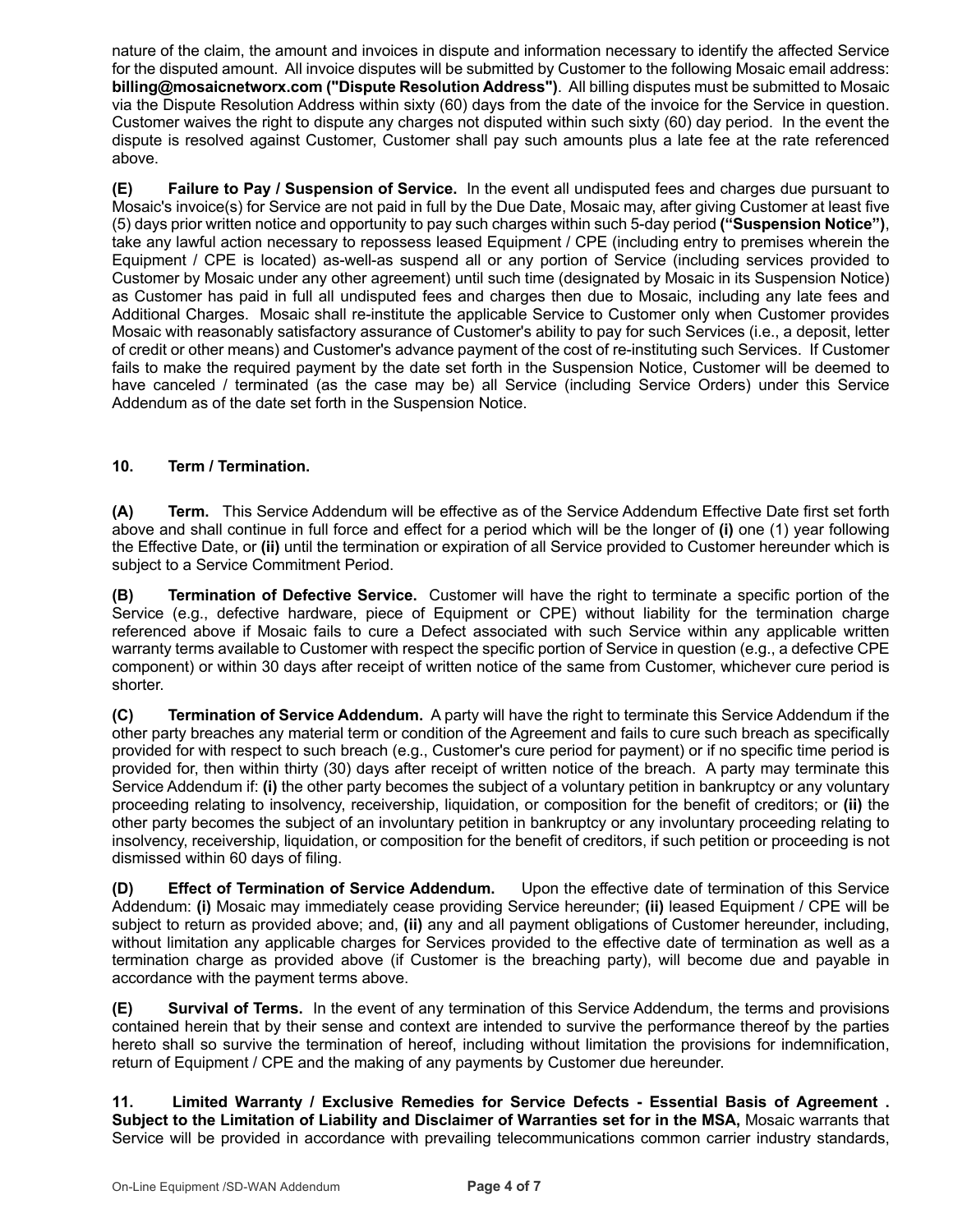governmental regulations and sound business practices **(hereafter the "Technical Standards"). MOSAIC DOES NOT WARRANT THAT ANY OF THE SERVICE WILL BE UNINTERRUPTED, ERROR-FREE, OR COMPLETELY SECURE.** Service which may not perform in accordance with the Technical Standards (including Equipment / CPE which is not materially altered or damaged through abuse or neglect) shall (unless otherwise subject to other written warranty available to Customer by the manufacturer or a written warranty agreement executed by Customer and Mosaic) be subject to repair or replacement, and Mosaic will use reasonable efforts under the circumstances to remedy any errors, delays or interruption in the Service **("Defect[s]")**. Customer shall have the right to terminate defective Service in accordance with Section 10(B) and receive a prorata credit against any recurring (non-usage based) charges invoiced for the affected Service and for the period it was defective as its exclusive remedies for Defects in Service hereunder. The parties acknowledge and agree that the exclusivity of remedies and limitations of liability set forth in this Agreement form an essential basis of this Agreement and have been relied on by both parties, and that absent such exclusivity of remedies and limitations of liability, the terms and conditions of this Agreement and the charges applicable to the Services would be substantially different.

**12. Privacy. T**he provision of Service may utilize the public Internet and third party networks. Mosaic and its service providers and Equipment / CPE suppliers shall not be liable for any lack of privacy which may be experienced by Customer or its end-users with regard to the Service provided hereunder. Customer shall be solely responsible for any liabilities arising from Customer's or its end-users' lack of privacy, if any, related to the use of the public Internet and/or third party networks

# **SD-WAN MANAGED SERVICE APPENDIX**

This SD-WAN Managed Service Appendix **("SDMS Appendix")** is subject to the terms of the above Service Addendum.

The Service Addendum (which incorporates the terms of the Master Service Agreement between the parties) and this SDMS Appendix may be collectively referred to as the **"Agreement."** Terms used in this SDMS Appendix unless otherwise defined shall have the same meaning as terms used in the Service Addendum. In the event of any conflict between the terms of the Service Addendum and this SDMS Appendix, this SDMS Appendix will control. Reference to the Service Addendum shall be deemed to include reference to this SDMS Appendix.

## **Mosaic and Customer further agree as follows:**

## **1. SD-WAN Managed Service.**

**"SD-WAN Managed Service"** is comprised of the managed service feature(s) set forth in the Service Order(s) for SD-WAN Managed Service provided by Mosaic to Customer. SD-WAN Managed Service is an additional component of SD-WAN Service provided by Mosaic to Customer subject to the Agreement between the parties. SD-WAN Managed Service will be deemed as included in the collective term "Service(s)" in the Service Addendum. Charges for SD-WAN Managed Service will be an additional component of the Non-Recurring and Recurring Charges for SD-WAN Service.

## **2. SD-WAN Managed Service.**

**The parties will review / assess the Mosaic offering for managed service features – final SD-WAN Managed Service features and pricing for such Service to be set forth in a Service Order(s) which will be made in accordance with the Service Addendum. Incumbent SD-WAN Managed Service established / provided by Mosaic to Customer, and for which features / pricing may not be set forth in a Service Order will continue to be provided on an as-is /as-billed basis subject to the Agreement.**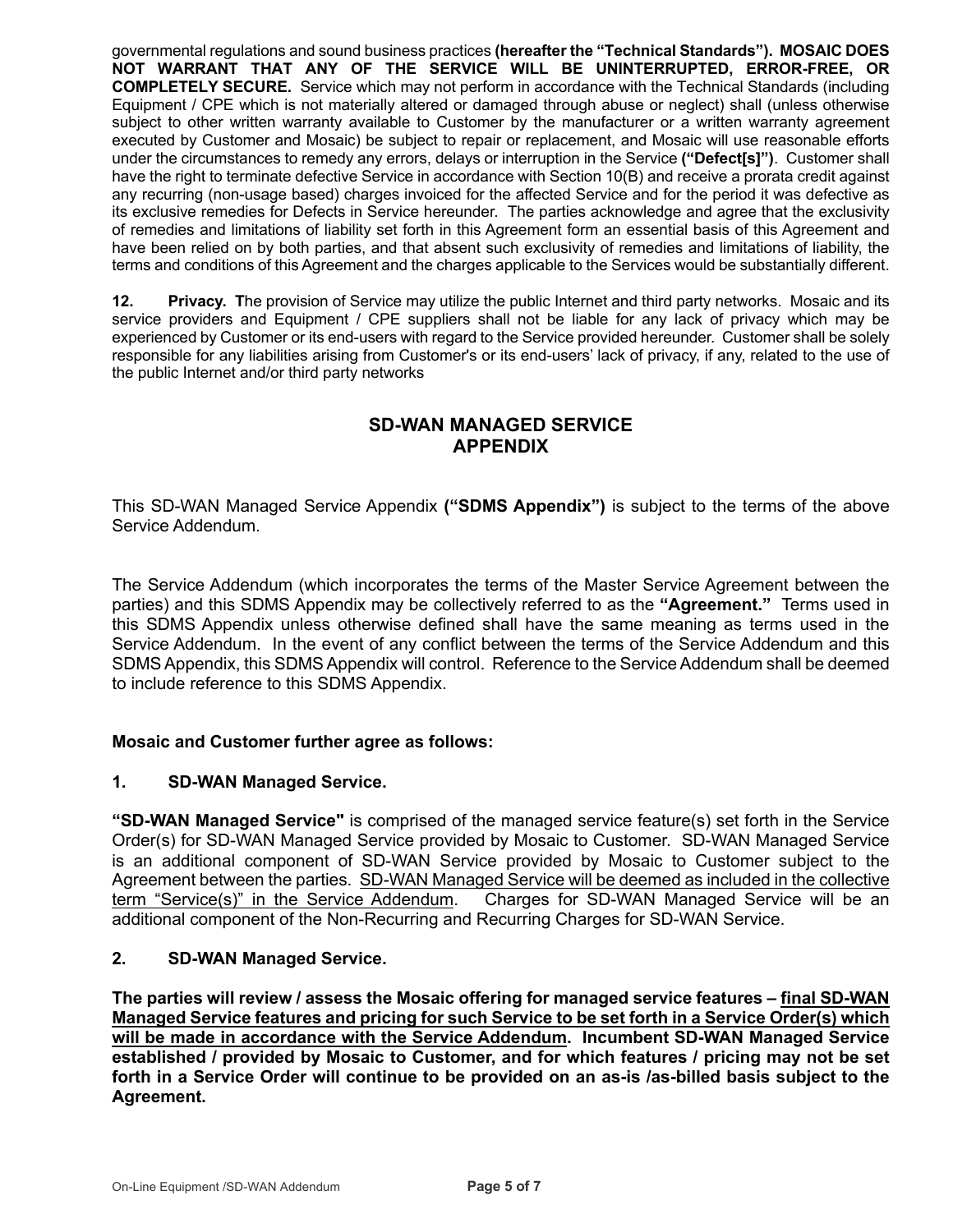**(A)** Pricing / charges for SD-WAN Managed Service is/are determined after initial assessment of the network and does not include configuration of existing L2/L3 network devices. Maximum 20 Devices/Sites, no advanced routing protocols. Deployment in front of existing firewall only (if applicable). Customer must provide all IP and static route information needed for integration into network. Customer must sign off on diagram and all info provided to Mosaic - incorrect Customer information that results in additional costs will be payable by Customer to Mosaic.

**(B)** SD-WAN Managed Service excludes: **(i)** downstream & upstream network connectivity, L2-L4 network devices; and **(ii)** troubleshooting Customer applications beyond supporting business policies.

**(C)** Simple and Complex Assisted Configurations Changes (MACD) will be determined by Mosaic as follows:

**(I)** Simple Assisted Configuration Change (MACD):

(a) Example: IP changes, VLAN Creation, Static Route Creation, DHCP reservations, Business Policy Creation, etc.;

- (b) Mosaic Engineering Determines if change is simple or complex
- (c) Maximum 2 Hours of Engineering time
- (d) Monthly included MACDs do not rollover

(e) Simple MACD request can encompass multiple changes, but all changes must be made at same time.

- **(ii)** Complex Assisted Configuration Change (MACD):
	- (a) As determined by Mosaic Engineering Team
	- (b) Scoped as a separate Professional Services Engagement
	- (c) Priced by hour or pre-determined fixed fee

## **3. Customer Responsibilities / Dependencies to Set-up SD-WAN Managed Service.**

**(A)** Customer will promptly provide Mosaic with relevant Off-Net Service information if applicable, including, but not limited to, Carrier Name(s), Account Number(s), Circuit ID(s), Security Code(s), IP Addresses (one per circuit/service to be monitored), as well as any other information / LOA required by Customer's carrier(s) / service providers to open a ticket and facilitate carrier management / communications. "Off-Net Service" means relevant service(s) ordered from a 3<sup>rd</sup> party by Customer.

**(B)** Customer will: **(i)** enable ICMP / SNMP (as applicable) Protocol for Mosaic monitoring on all relevant facilities; and **(ii)** must provide all information needed for creation of static routes, firewall rules.

**(C)** Customer (when requested by Mosaic) will contact relevant Off-Net Service carrier(s) to add Mosaic's NOC Operations to the carrier distribution notifications for alerts and maintenance notices by such carrier(s).

**(D)** Customer will promptly notify Mosaic of any Service affecting changes to Customer's carrier relations / standard process / changes of environment or systems in order to maintain the operating procedures between Mosaic and Customer current.

**(E)** Customer will collaborate with Mosaic to establish an escalation path for Customer issues and will maintain current escalation matrixes with Mosaic for access to appropriate level decision makers for each Service location (Tier 1) through Tier 2 level for Customer account level issues. All documentation / support / communication between the parties will be in English language.